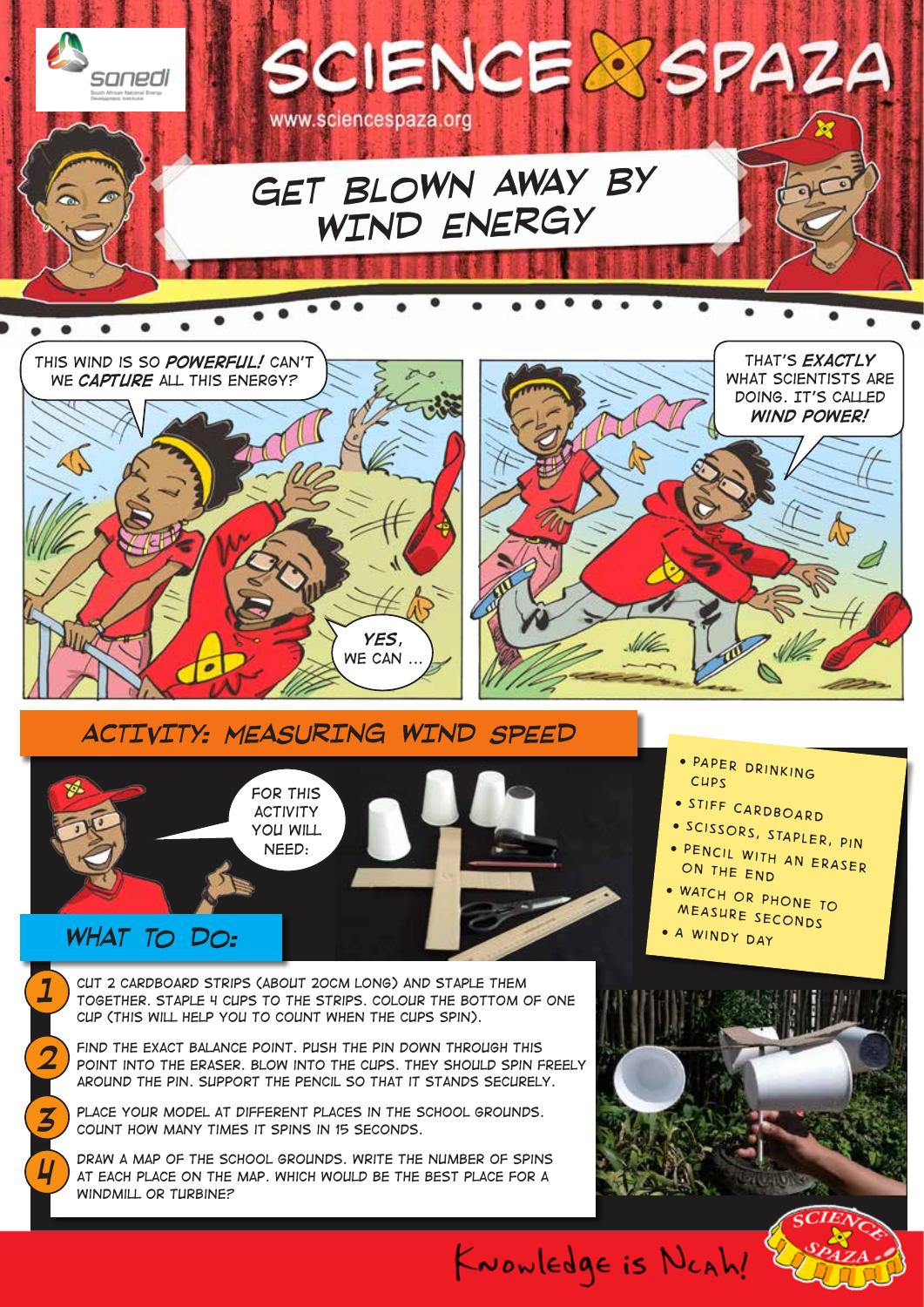#### *what's happening here?*

*The model that you built is called an anemometer. It is used to measure the speed of the wind. The map that you drew shows the best positions for collecting wind energy.* 





GENERATOR

W

SHAFT

PROPELLOR

THE WIND

**BLOWS AND** 

**TURNS THE** 

PROPELLOR.

**POWER LINES** THEN SEND THIS **ELECTRICITY TO** 

HOMES, SCHOOLS,

**BUSINESSES AND** 

**FACTORIES.** 

 $\sqrt{100}$ 

 $\Box$ m  $\Box$ Π

 $\mathbb{R}$ 

**TUUT Notar** 

*The best wind for collecting wind energy has a steady speed not more than 48 km/hour. A steady flow of wind is better than very fast gusts.* 

## *How is wind energy used in South Africa?*

*We can capture energy from wind (kinetic energy) and convert it into other useful forms of energy. For example, windmills are used to pump water.* 

*A wind turbine converts wind energy into electrical energy. A single wind turbine can give power to 500 homes. Wind farms with many turbines generate electricity which is added to the national power grid.* 

#### *Why is wind energy important?*

*Wind energy is a renewable energy source. It does not cause pollution or contribute to global warming. There will always be wind, so this energy source will not run out. Wind energy is being used more and more, and it is one of the lowest-priced renewable energy sources.*

> THIS ELECTRICITY **FLOWS TO A SUBSTATION WHICH** FEEDS IT INTO THE GRID.

 $SUB-$ **STATION** 

ெ⊕

**THE PROPELLOR** TURNS A SHAFT CONNECTED TO A GENERATOR **WHICH GENERATES** ELECTRICITY.

2

ELECTRICITY FROM OTHER WIND GENERATORS



This work is licensed under the Creative Commons Attribution-NonCommercial-NoDerivatives 4.0 International License. To view a copy of this license, visit http://creativecommons.org/licenses/by-nc-nd/4.0/.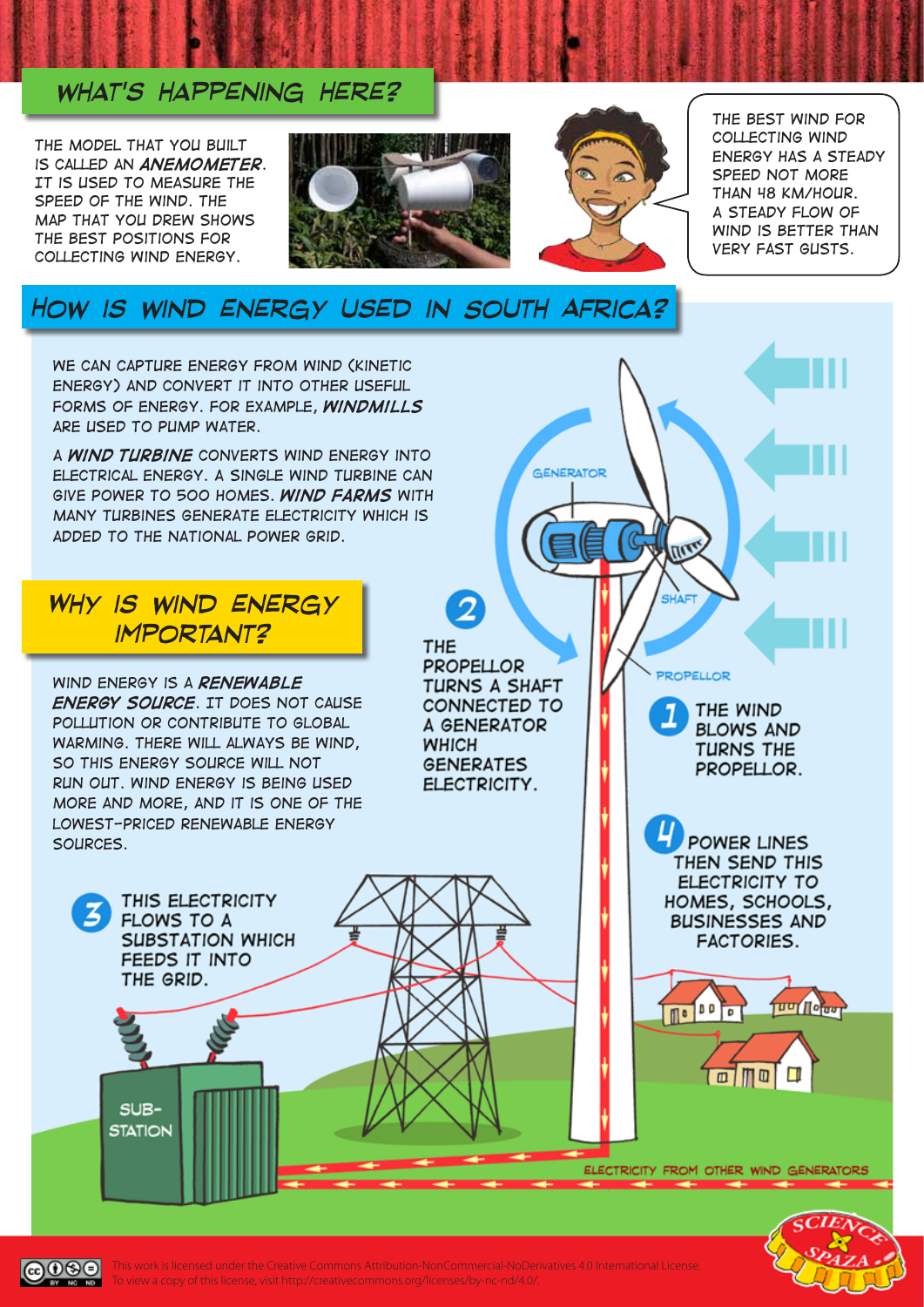

*causes much less harm to humans and the environment than the burning of nonrenewable fossil fuels.* 

#### *puzzle your mind!!!*

*The wind has scrambled all the letters of the words below. Can you unscramble them to find 6 words that are linked with wind energy?*